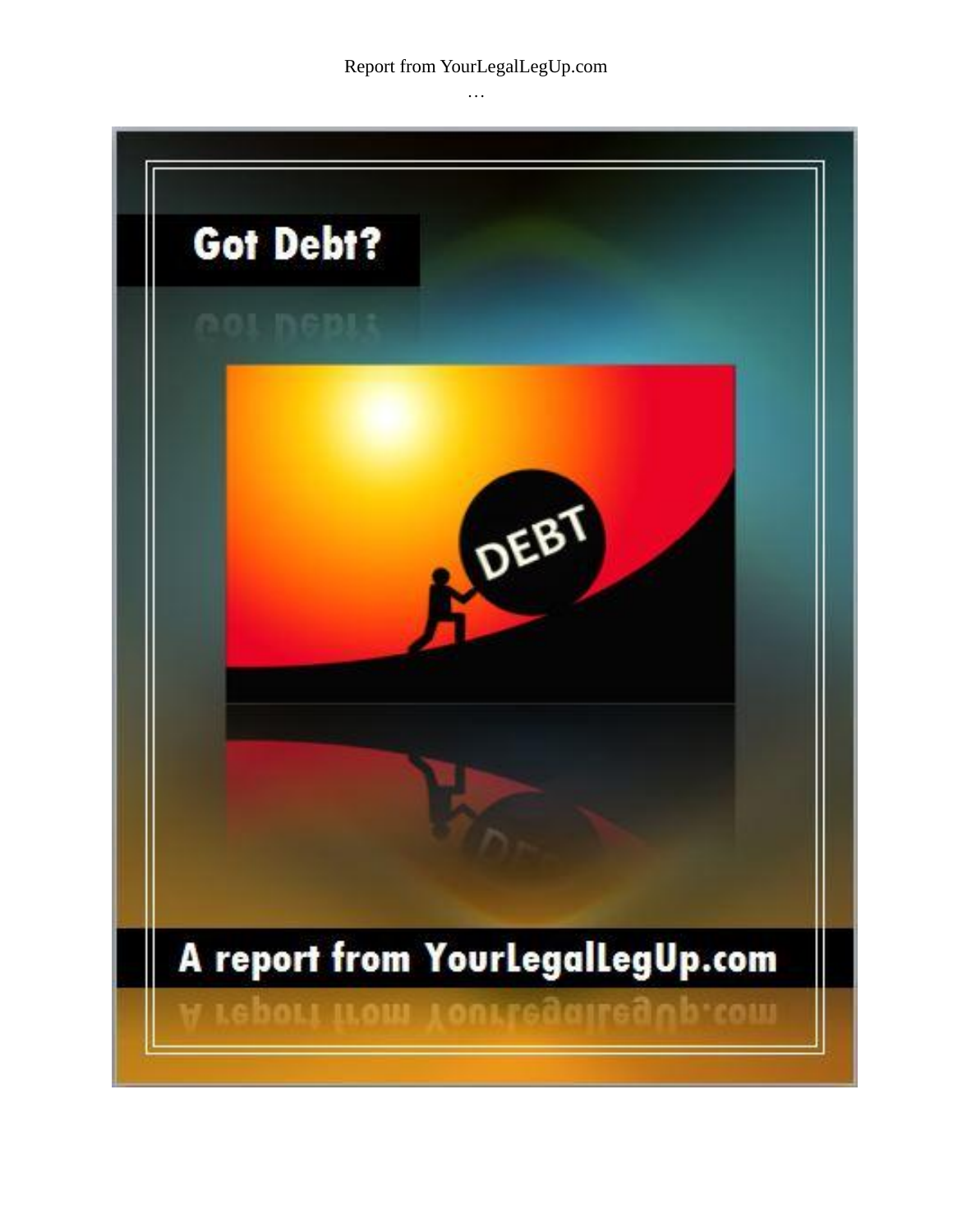# GOT DEBT

Table of Contents

How Debt Problems Begin What Are the Debt Collectors Up To? **Being Strategic** Making Payments "Strategically" Debts that Cannot Be Discharged in Bankruptcy Debts that Are Not Helped Much by Bankruptcy Debts for Essential Services All Other Debts The Age of the Debt Matters Controlling the Flow of Information Why You Should Be Strategic Further in the Debt Trouble Stage Writing off Your Debt Is not a Get Out of Jail Free Card Make Ever Debt Collector Verify the Debt Make them Cease Communication with You If They File Suit Beware the Right to Verify on a Petition Debt Collectors Make Money When People Don't Fight **Conclusion**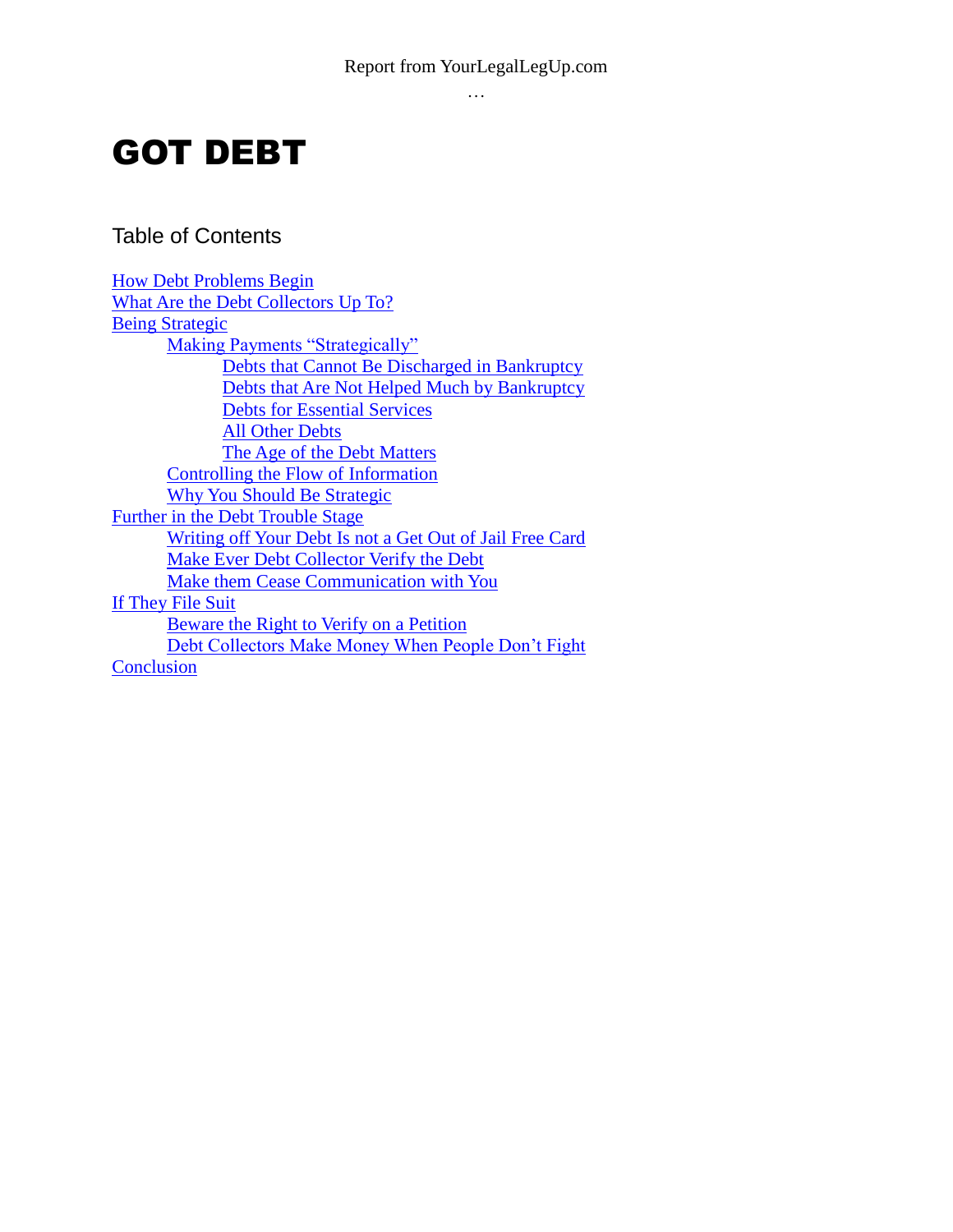

by Kenneth Gibert, [YourLegalLegUp.com](http://www.yourlegallegup.com/)

# **How Debt Problems Begin**

Consumer debt problems usually begin with a credit transaction. The most obvious credit transaction is a purchase made with a credit card, but other credit transactions which often lead to problems can also include gym memberships, cell phone bills, and hospital bills – things you may not even think of as "credit." Of course any bill that goes unpaid is trouble.

If you are facing debt trouble, **the first question you must ask yourself is whether the debt trouble is** *strictly temporary* **or likely to be** *long-term*. You must answer this question realistically and honestly; wishful thinking or simple miscalculation at this point could be disastrous. If you are *sure* the problem is strictly temporary, then there is no need to be strategic. You can contact your creditor and make arrangements, and you can share information if asked.

If the creditor is a credit card company (bank), however, and their collection department is contacting you, there is [little sense in sharing](http://yourlegallegup.com/pages/silencegolden) information with them even at this stage. Their collection decisions are controlled by policy, and as far as I've ever been able to see, it doesn't matter what you tell them. They will, however, ask you for information and act surprised if you withhold it.

Why does the credit card company ask for information if their decision is not going to be based upon your answer? For two reasons. First, they are trying to establish personal accountability between you and the collection agent. And second, because as soon as you miss a payment they begin to prepare to sue you, both in practical and psychological ways. As everybody knows by now, the [banks' model for good business](http://yourlegallegup.com/pages/blamevictims) is to lure people into increasing debt trouble and more and higher fees. When that's your business model, you have to expect to sue a lot of people. They *do* expect that, and they start preparing for it early in the process – in many cases long before you may think you have problems.



Ken Gibert practiced law for fifteen years in St. Louis, Missouri before founding Your Legal Leg Up. He has written two full-length books on debt - *Special Issues in Debt Litigation*, and the *Your Legal Leg Up Litigation Manual –* as well as dozens of articles and videos on how regular people can defend themselves from the debt collectors and protect what's theirs*.*

*Today I received a "Stipulation of Dismissal with Prejudice." It's a done deal. Your litigation materials were clear, vital and necessary tools for me to win. All the examples, logic and powerful arguments presented in your materials helped me beyond belief! I am eternally grateful, and right now quite ecstatic! Your materials are simply the best anywhere for pro se defendants facing debt lawsuits! Thanks Ken,*

*Frank*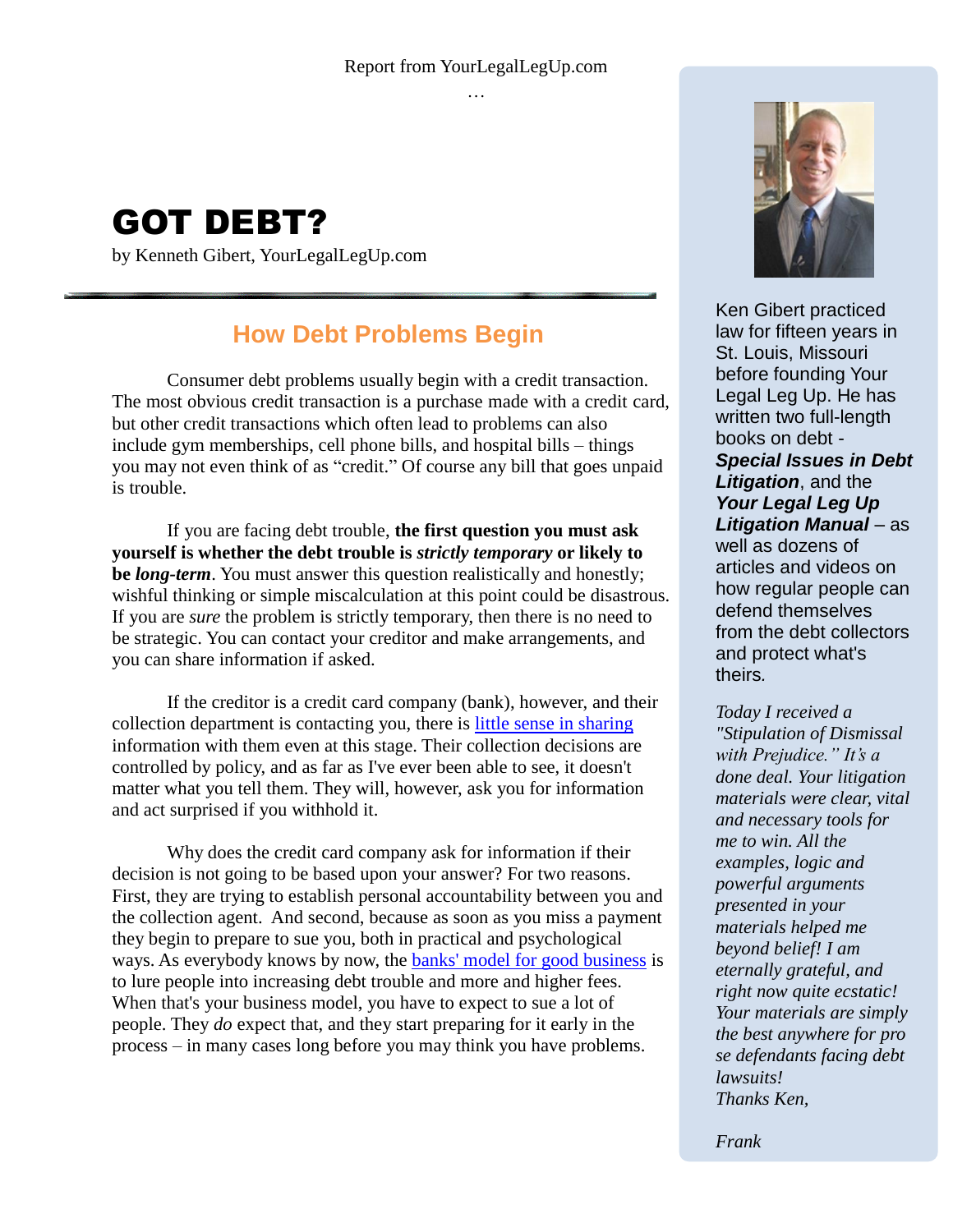# **What Are the Collectors Up To?**

When bill payers first start calling you, of course, they simply want you to pay – the bill could have slipped your mind, or you could be having slight difficulties. The more troubled your payment history looks, however, the more debt collection becomes a long-range plan to rearrange your priorities – to pay them before you pay other people you owe, to lay a foundation of guilt they can use to pressure you, and to collect information they can use against you.

# **Being "Strategic"**

Being "strategic" means to keep your eyes on your own goals, and to act consistently with *your own* best interests. **If it looks like your difficulty in paying is going to be longer than a very short time, you do need to be strategic.** If the debt problems are strictly short term, then it is in your strategic best interests to try to keep the bill collectors happy by giving them reasons that future creditors will find plausible and excusable. But this changes somewhat when your problems are deeper or longer lasting.

What do you need to do to be strategic? Two things: you need to make such payments as you do make in a way that maximizes their benefits and minimizes their harm to you; and you must control the flow of information to your creditors and debt collectors. We will discuss both of these aspects of strategic behavior below.

## **Making Payments "Strategically"**

Making payments strategically means that you prioritize your payments very carefully, keeping in mind that **not all debts are the same**. You must take account both of the nature of your purchases and the debt that is created by it, and do a kind of balancing act. To speak generally, you should pay very close attention to (1) debts that cannot be discharged in bankruptcy, (2) debts that are not much helped by bankruptcy, (3) debts attached to essential services, and (4) all other debts. You must also keep in mind the age of the debts, because after debts reach a certain age, they may become uncollectable because of statutes of limitations, and that under certain circumstances a payment of a bill can "renew" it and moves the statute of limitations further away.

*In short, to make payments strategically means paying first the bills you have the least chance of successfully avoiding if worse comes to worst*. Why? Because if it turns out you cannot pay these debts at all, they would do you the most harm for the longest time. Also, because these debts stick to you, it is much harder to get the person you owe to accept less in payment – they have less incentive to negotiate and more incentive to sue you. Conversely, all the other debts are less hazardous to your future because you *could* get rid of them one way or the other. Remember also that making a payment is different than the purchase that created the debt in the first place – you can ask the debt collector to do something in exchange for your payment, like reducing interest rates or fees, or deleting negative credit references. You won't always get them, but it doesn't hurt to ask, and you will get them sometimes.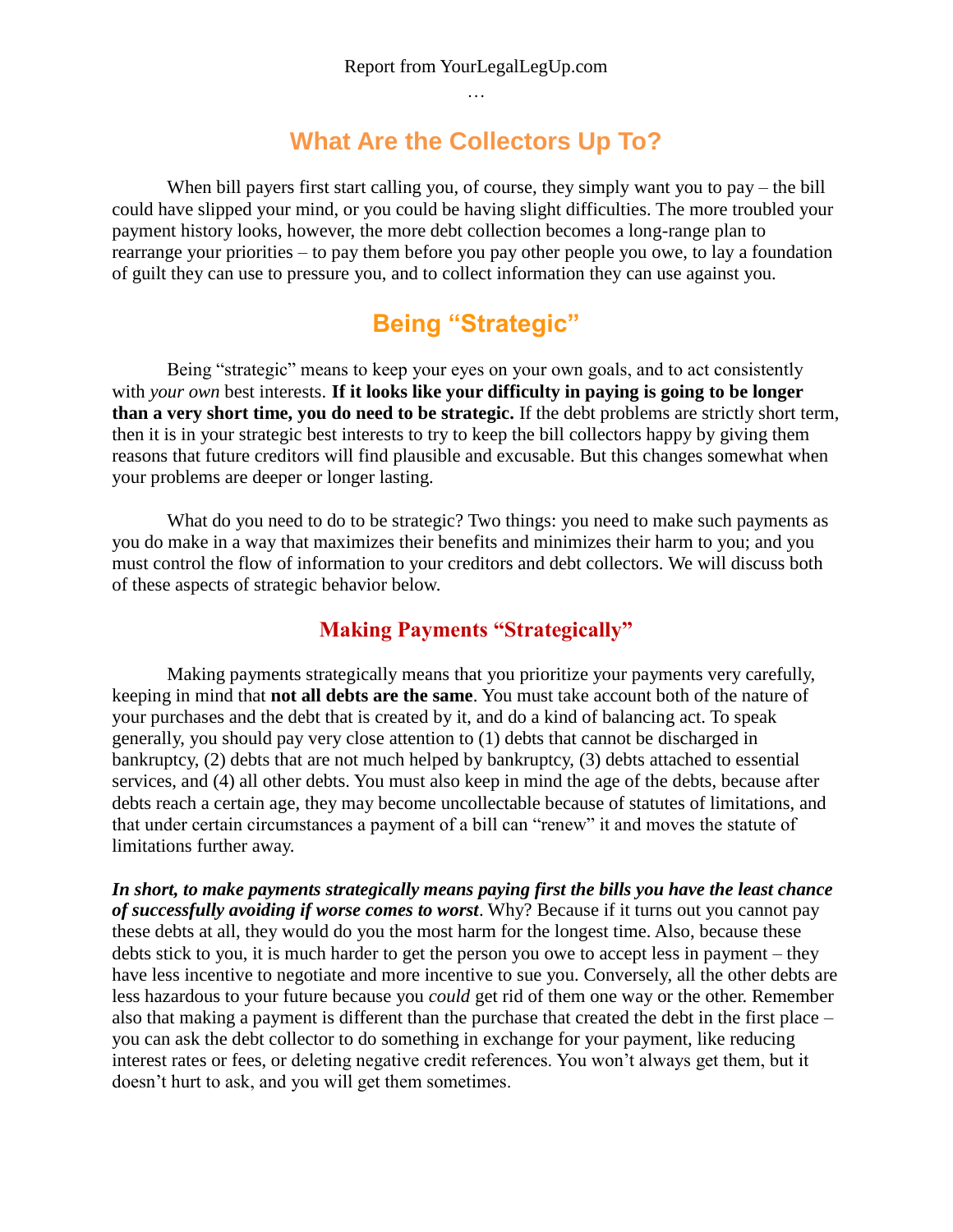#### Report from YourLegalLegUp.com …



#### **Debts that Cannot Be Discharged in Bankruptcy**

For the most part, the following debts cannot be discharged in bankruptcy: taxes, child support, alimony in some cases, gambling debts, and student loans. Also debts that come as a result of some action you take that is deliberately intended to cause harm to someone else – punitive damages or the like. I say "for the most part" because most concepts in the law are at least somewhat flexible. Governments will generally *negotiate* for lower payment even if you couldn't get rid of the debt through bankruptcy, for example, because like most creditors they believe a bird in hand is worth two or more in the bush. And the courts are allowed to discharge student loans if they are "unreasonably burdensome" or some similar standard – a standard that has historically been *extremely* difficult to meet. I'm not aware of any way to discharge the other debts mentioned here in bankruptcy. So, practically speaking, you're going to have to pay these debts eventually – if there's any debt you can't pay right now, you should not pay the one you might eventually be able to get out of paying.

Am I suggesting that you should plan not, and eventually refuse, to pay? Am I suggesting some sort of elaborate way to rip off your creditors? Not at all. Not paying can have dire consequences and is, in general, also morally wrong if you can avoid it. But we are talking about a time of extreme financial distress. And it is also true that the tougher it is for someone to sue you, the more likely you'll be able to work out an arrangement without being sued. I also believe that banks, which have marketing plans designed to encourage and bring about failure, and debt collection companies which exist to profiteer off the misery of others, have little claim to any *moral* duty, whatever else they may have.

#### **Debts that Are Not Helped Much by Bankruptcy**

Most consumer debt is called "unsecured" debt. That means that there is no collateral, and the only way the person you owe can get it is by suing you, getting a judgment, and then collecting. The other kind of debt is called "secured" debt, which means that there is some property that acts as collateral – stop making payments on your house, for example, and they can take the house away in foreclosure. There are other kinds of secured loans, too: car loans, title loans (where you make your car security for a loan), pawn-shop loans, and certain appliance loans. In each of these cases, not making payments means that the thing is likely to be taken away through foreclosure or repossession. Because the courts have generally felt that collateral really belongs to the lender rather than the borrower, they do not give much protection to a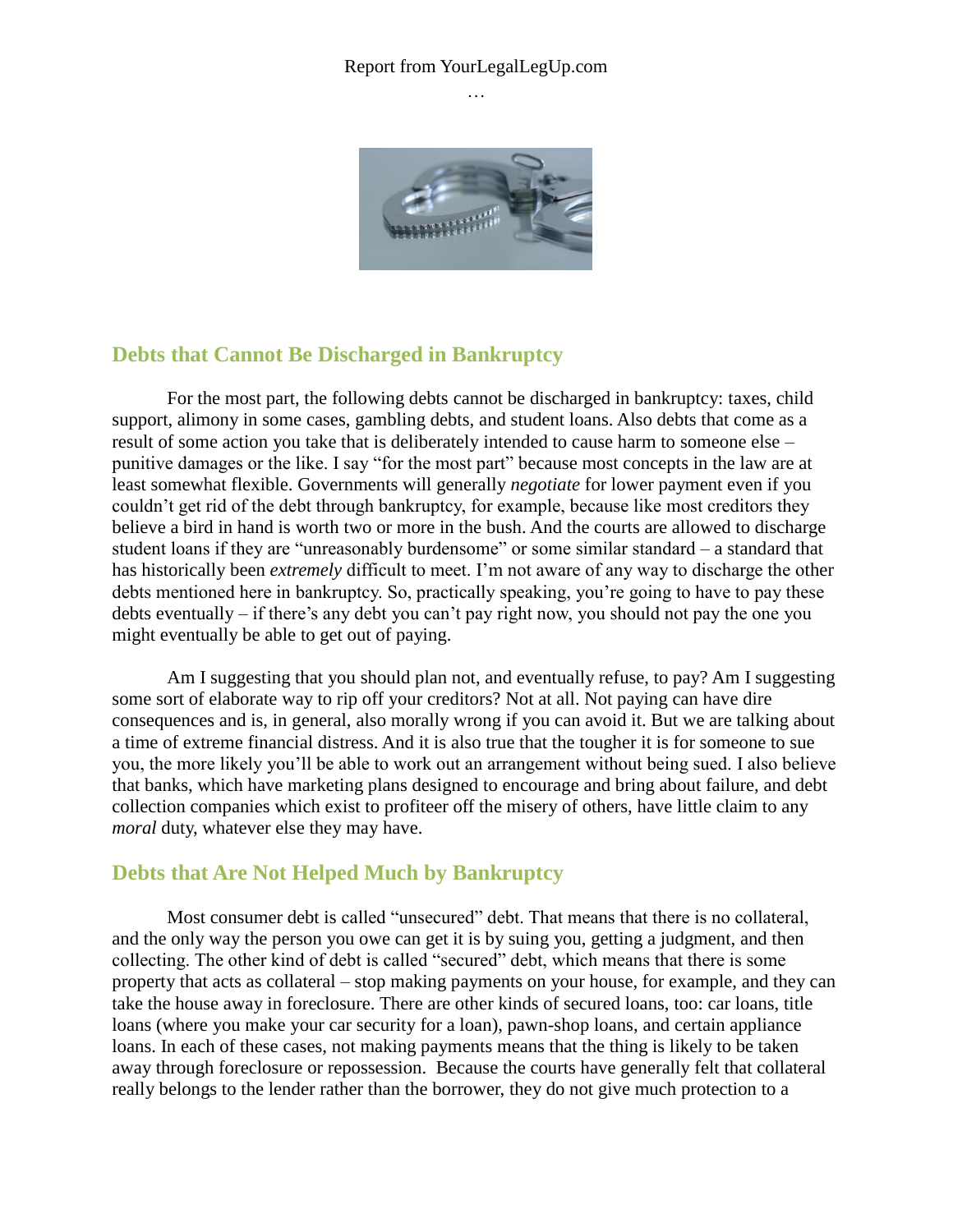person going into bankruptcy – they usually (and quickly) "lift" the automatic stay which protects bankrupt people from collections and let the creditor take the collateral. In plain English, that means that if you do not pay your mortgage or car payment, they could quickly be taken away from you.

At the same time, these are things that a bankruptcy court would rarely take away from you so long as you are making the payments. Therefore, if you need these things, you must keep paying for them.

#### **Debts for Essential Services**

The debts in this category are utilities like phone, gas and electricity. Stop making payments on your electricity bill, for example, and the electric company will cut off your service pretty quickly. On the other hand, gas and electric companies often offer help of various sorts to people having trouble paying them. *It is strategic to seek help with your utility bills so that you can pay non-dischargeable debts with the money you save on them*.

## **All other Debts**

All other unsecured debts give the creditors much less power over you, and therefore thinking strategically means that you pay them last, if you pay them at all.

#### **The Age of the Debt Matters**

Other things being equal, as between debts you have not paid on for some time, you normally want to *pay the debt you most recently paid on first*. That is, if you owe money on two credit card balances, and you made a payment on one of them a month ago, but the other one a year and a half ago, you pay the one you've been owing for a month and *not the other one*. Why? Because the older debt is worth less to the debt collector (according to their books) and because debts have a [statute of limitations](http://yourlegallegup.com/pages/statsoflims) that will eventually eliminate the debt even if you do not pay it. Or to put it slightly differently, if worse comes to worst, you will be able to get rid of an old debt much more easily than a newer one. *That's strategic thinking*.

If you do not think strategically about your debts, and your situation gets a little bit worse, some debts could do real damage to you in the future and for a long time.

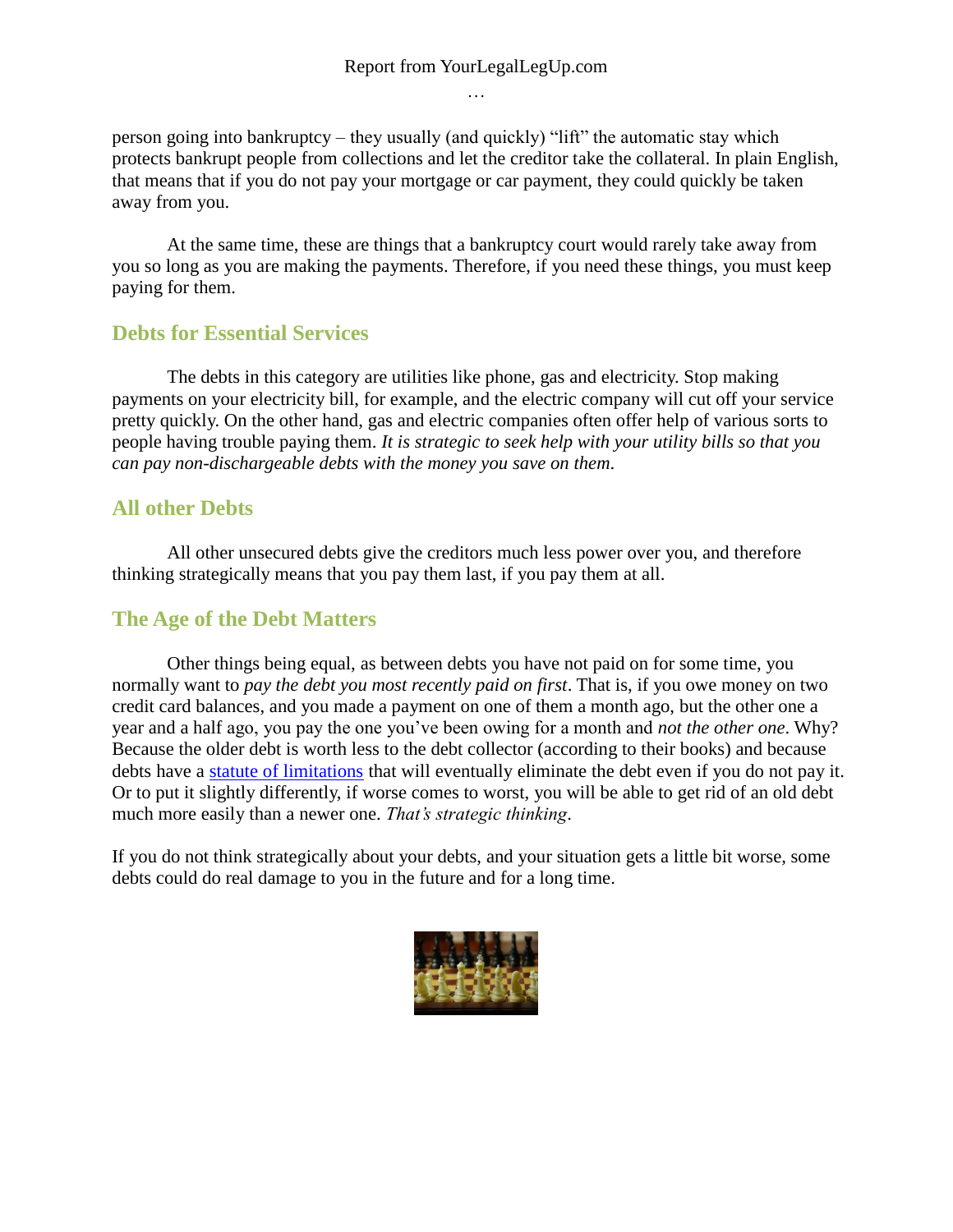#### Report from YourLegalLegUp.com …

In summary, to pay debts strategically, you pay in this way:

| Debts You've Paid on More Recently  | Debts You've Paid on Less Recently |
|-------------------------------------|------------------------------------|
| Pay Sooner                          | Pay Later                          |
| Debts that Can't be Erased through  |                                    |
| Bankruptcy                          |                                    |
| Secured Debts of Things You Need    |                                    |
| <b>Essential Services/Utilities</b> |                                    |
|                                     | <b>Unsecured Debts</b>             |

As a general rule, any debt you've paid on recently also gets paid sooner (all other things being equal) because (1) the other debts are already hurting your credit report, and it matters how many bad debts you have, so if you can keep some from becoming bad, that's a good thing, and (2) the longer the debt has gone without being paid the sooner the statute of limitations (time limit for the debt collector to sue you) and the 7-year period of credit reporting on bad items.

If, on the other hand, you paid in the opposite way and paid the debt collectors for older bills, you can stretch out the time you could be sued – and the time they could be reporting – on your debt for many years.

A large part of the debt collector's job is to prevent you from paying strategically, and instead to get you to pay more in this order:

| Debts You've Paid on Less Recently      | Debts You've Paid on More Recently       |
|-----------------------------------------|------------------------------------------|
| Pay Sooner                              | Pay Later                                |
| Debts where debt collector has most     | Debts where the debt collectors have not |
| recently yelled at you                  | already bugged you                       |
| 2. Debts where debt collectors call you | Nice people                              |
| the worst names                         |                                          |
| 3. Debts where you feel guiltiest about |                                          |
| not paying                              |                                          |
| (see categories above)                  |                                          |

**Debt collectors know you don't have much money**. Their goal is to prevent you from thinking about your own interests and get you, instead, to think in terms of *their* interests. An individual debt collector, of course, is just trying to get you to pay his or her company, but because debt collectors tend to be more aggressive about older debts – and because you may feel guiltier about older debts, the net effect may be to reverse the order of payment that is reasonable for *you*.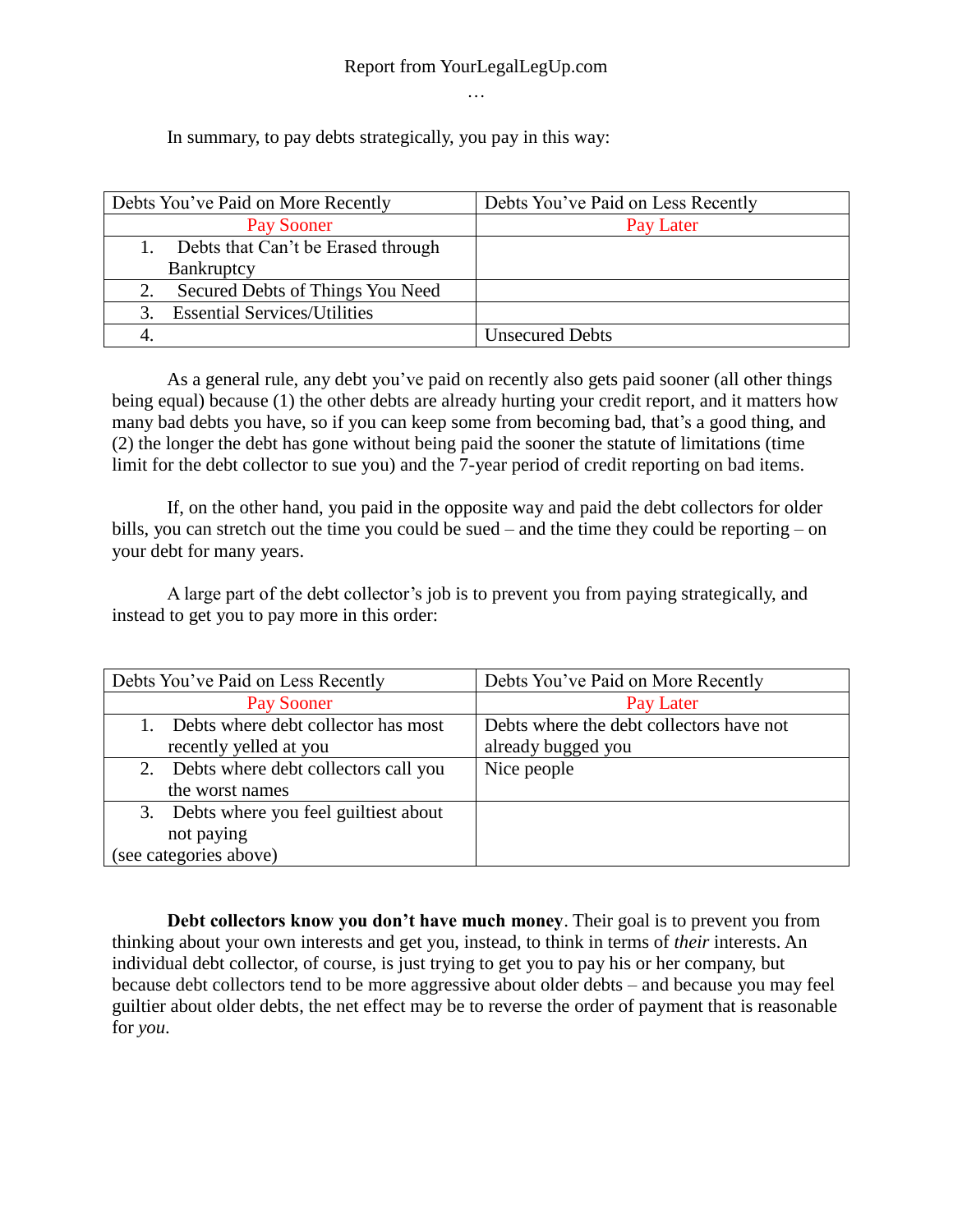#### **Controlling the Flow of Information**

Another goal of debt collectors is to collect information from you that would make it easier for the company to sue, and eventually **collect** from, you. A major component of *your* strategic thinking, therefore, is controlling the flow of information. That means that you always remember that the person on the other side of the phone is possibly recording, and almost certainly making notes and collecting information about you, your job, and your resources. The company itself may be gathering information about you from other sources as well. That means *you must [control the flow of information](http://yourlegallegup.com/pages/silencegolden) to them as much as possible*.

Remember that they already have, and will always keep, any information you have given, or will give, to them. That includes credit applications, previous checks, and previous bills. If you applied for credit, they probably have or can get your credit report and are not reluctant to check it for information and to use that information against you in their collection efforts.

On the other hand, the less the debt collection company knows about you, the less they can pressure you and, eventually, the riskier suing you for money is likely to appear to be. They don't know if they'll be able to make you pay them back even just the amount of money it costs them to hire a lawyer. And this in turn makes it less likely the company will sue you, and more likely that they will work out an arrangement with you if need be.

It is never a bad idea to [get another checking account](http://yourlegallegup.com/pages/garnish_social_security) (at a different bank) and start paying bills with money orders. Or get another checking account but keep paying with the old account you have already used. Why do I suggest this? Again, NOT because I think it's a good idea to stiff your creditors in general. However, sometimes you cannot or should not pay the person bugging you for money. You must make this decision on your own terms rather than the terms of a debt collector if possible, and if a debt collector gets your banking information, they may take all the money out of it at one time when you're least expecting it, a result that can be financially devastating. Putting your money in different accounts, and withholding this information from the debt collectors reduces the risks of this happening to you.

## **Why Should You Be Strategic?**

As I pointed out above, strategic thinking dictates that you pay the bills you are *most likely to have to pay* first. You control the flow of information to make it *harder* and *riskier* for the debt collectors to pursue you  $-i.e.,$  it costs more money that they are less likely to recoup for them to chase you. In general, *strategic thinking requires that you make it harder for the debt collectors to get the money from you and easier for them to lose the right to sue you*. Doing this shapes the terms of any discussions you have with creditors. It causes them to be more polite and reduces the chances that you will be abused, harassed, or sued, and it increases the chance that the debt collector will negotiate with you so you can reach a satisfactory arrangement. It is just a fact of economic life that people and companies will treat someone standing up for himself or herself better than someone who gives up.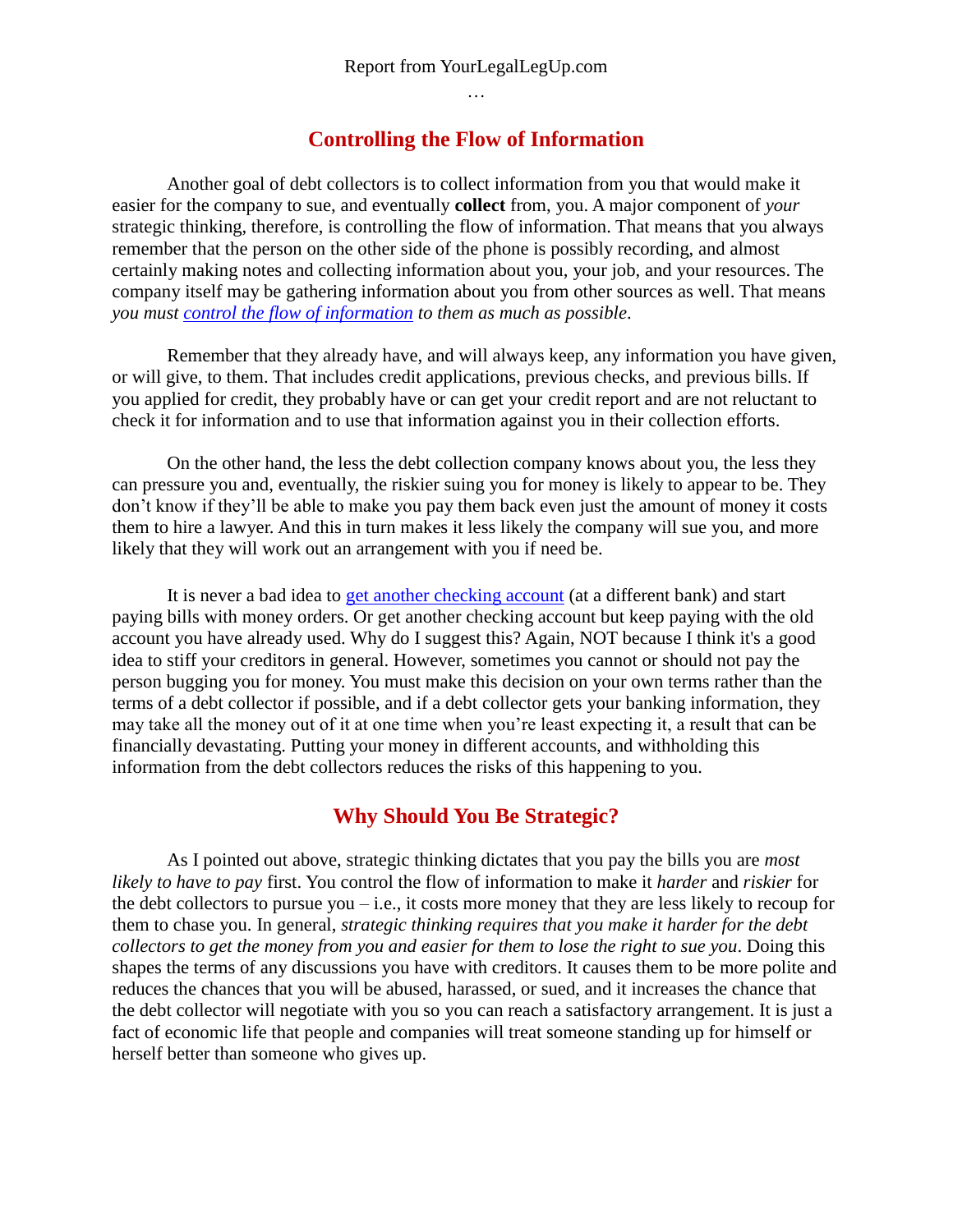## **Further in the Debt Trouble Stage**

The need for strategic thinking begins with the first sign of debt trouble and continues until your debt troubles are actually over. Relaxing your control for even a short time could cause long-range consequences.

At some point, the original creditor may get tired of waiting to get money from you and decide to "write-off" the debt. Credit accounts at banks are often insured, and this is the way the banks collect their insurance. And sometimes the banks use tax accounting that pays income tax (or would pay income tax if banks ever did pay income tax) before you actually pay them. Writing off the debt is the way they adjust their accounting to reflect that you haven't paid.

#### **Writing off Your Debt Is not a "Get out of Jail Free Card"**

The creditor's **"writing off" your account does not affect your debt**. They may continue to harass you for money, or they may sell the debt to a "junk debt buyer."

Junk debt buyers are scavenger companies that buy huge quantities of debt that people supposedly owe for very small amounts of money. These companies exist for the sole purpose of squeezing and harassing distressed consumers and forcing them to pay money on the debts. They are ruthless and, for example, do not care (much, if at all) if you really owe, or ever owed, the money. Nor do they care if you or your children would starve to death if you paid them the money. They only care about whether they can get you to pay. **These junk debt buying companies, which purchase debt which is in default of payment terms, are defined by the law as "debt collectors" under the Fair Debt Collection Practices Act**.

They may start with letters and phone calls (but they don't have to). If they do call or write, they must do two things. They must warn you that any information you give them will be used for the collection of the debt, and they must tell you your right to seek verification of the debt.

## **Make Every Debt Collector Verify the Debt**

You should **[make them verify the debt](http://yourlegallegup.com/pages/requiring_verification)**. The burden of verification is very easy, and some courts have held that just a phone call by the debt collector to the supposed original creditor is enough (no independent information necessary, in other words). But as easy as that is, it will often cause the debt collector to go away. Perhaps it is because so many people do not require this that they take it as a sign it will be more trouble than it's worth to go after you. And for you, it is always good to get into a habit of knowing and asserting your rights. To do this, all you need to do is tell them you contest the debt and you request them to verify it. They are not allowed to take further action against you to collect the debt until they verify it. You have a right to require *every* new debt collector (if they sell the debt to someone else) to verify the debt separately, and you should probably do that because sometimes more than one company thinks it has the right to sue or otherwise collect from you.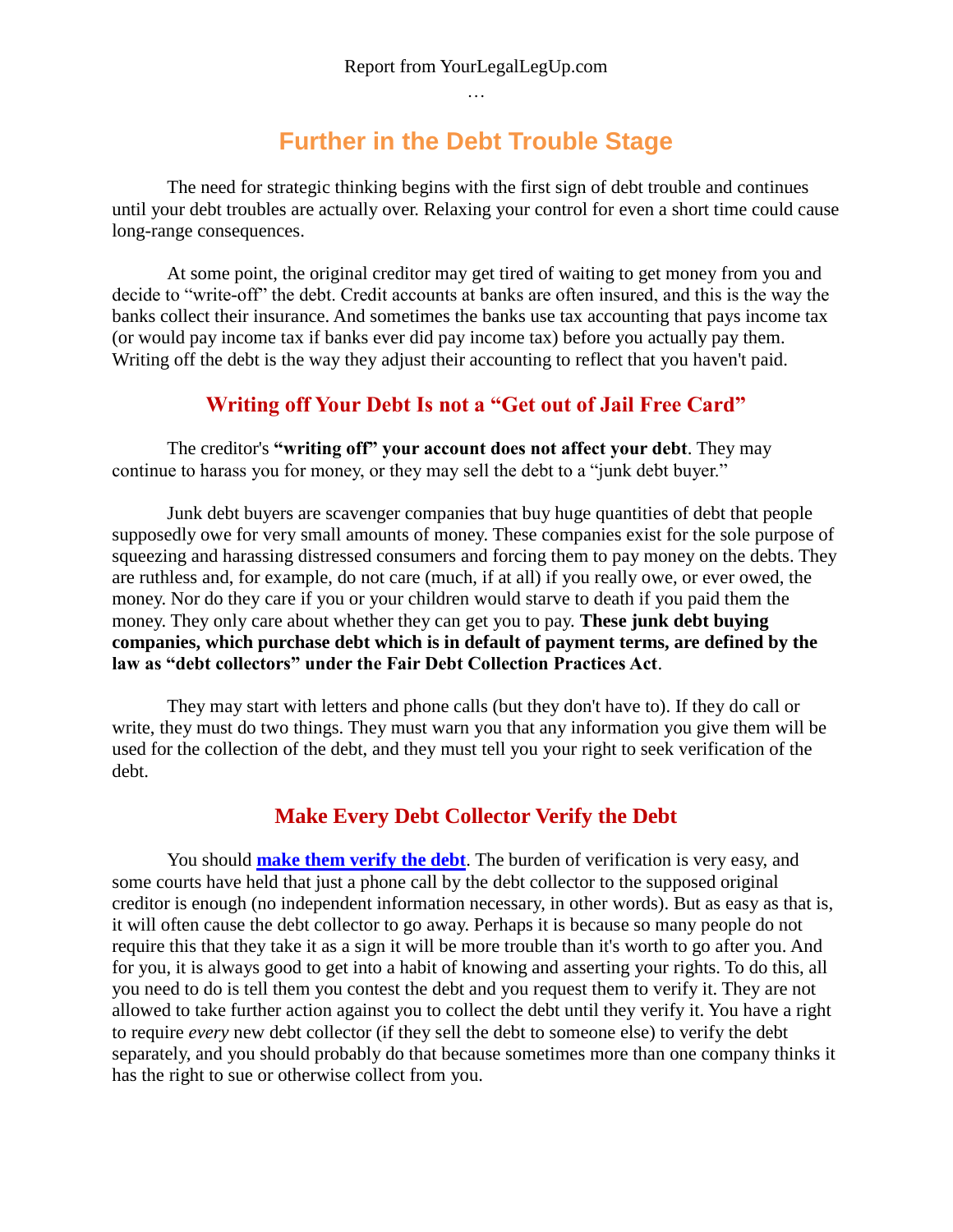#### **Make Them "Cease Communication" with You**

**If the debt collectors are telephoning you, you can make them stop** doing this. It is illegal under the Fair Debt Collection Practices Act for a debt collector to call you at work if your company does not allow personal calls. In addition, you can make them stop contacting you at all by writing a "cease communications" letter in which you simply tell them to stop contacting you. Of course there are reasons you might, or might not, want to draw that line. In any event, by the time the debt is in the hands of a junk debt buyer, you should be extremely stingy with any information you give them.

## **If They File Suit**

**Next step is the Law Suit**. In most states this begins when they file the suit in court (Minnesota has a very unusual rule called "pocket service" where the process is essentially reversed), but you will probably not know about it until they serve the suit on you. There are two parts of most suits: the summons and the petition. The summons is a document theoretically generated by the court (but actually often generated by the law firm suing you – they're allowed to do this). It tells you where and when you're supposed to show up in court and what happens if you don't. The summons is what makes a case an official judicial case.

Attached to the summons is the petition. The petition consists of "allegations" which are supposed to show that you owe money – how much and why. It may be divided into different "counts" which seem to argue that you owe the same amount of money more than once. Actually, though, they are just stating different legal "theories," such as breach of contract, unjust enrichment, etc. In order to make the case go away, you're going to have to beat them on all the counts they brought. They bring multiple counts to scare you as much as anything else.

#### Beware the Right to Verify on a Petition

The Petition may well also include a statement that you have a right to seek verification. I'm not sure whether you do or not – some courts have taken different positions on that question. But **[if you seek verification](http://yourlegallegup.com/pages/bogusnotice) and do not answer the petition, you will probably be defaulted in the case**. Many people have reported to me that they *received a summons and requested verification rather than [filing an answer](http://yourlegallegup.com/pages/answer_petition)*. The case then seems to go away, but this is only because a plaintiff does not have to continue to notify a defaulting party of any further court action. There *is* further court action, though, and a default judgment. Then the consumer learns of the default later when the debt collector starts trying to garnish wages or bank accounts.

When you are served with a law suit, you face a choice: do you give up? File bankruptcy? Or fight back? Considering these options fully is beyond the scope of this report, but for now you must keep two things in mind: (1) the petition *really is* **a communication from the debt collector;** and (2) **if you don't file an answer you will be in default**. Why do I put it like that? Because (1) the petition contains allegations (that may or may not be true) that the debt collector very well may *not be able to prove* in any event (so you should not be overly intimidated even if you think you owe someone some money), and (2), you will lose the case if you do not defend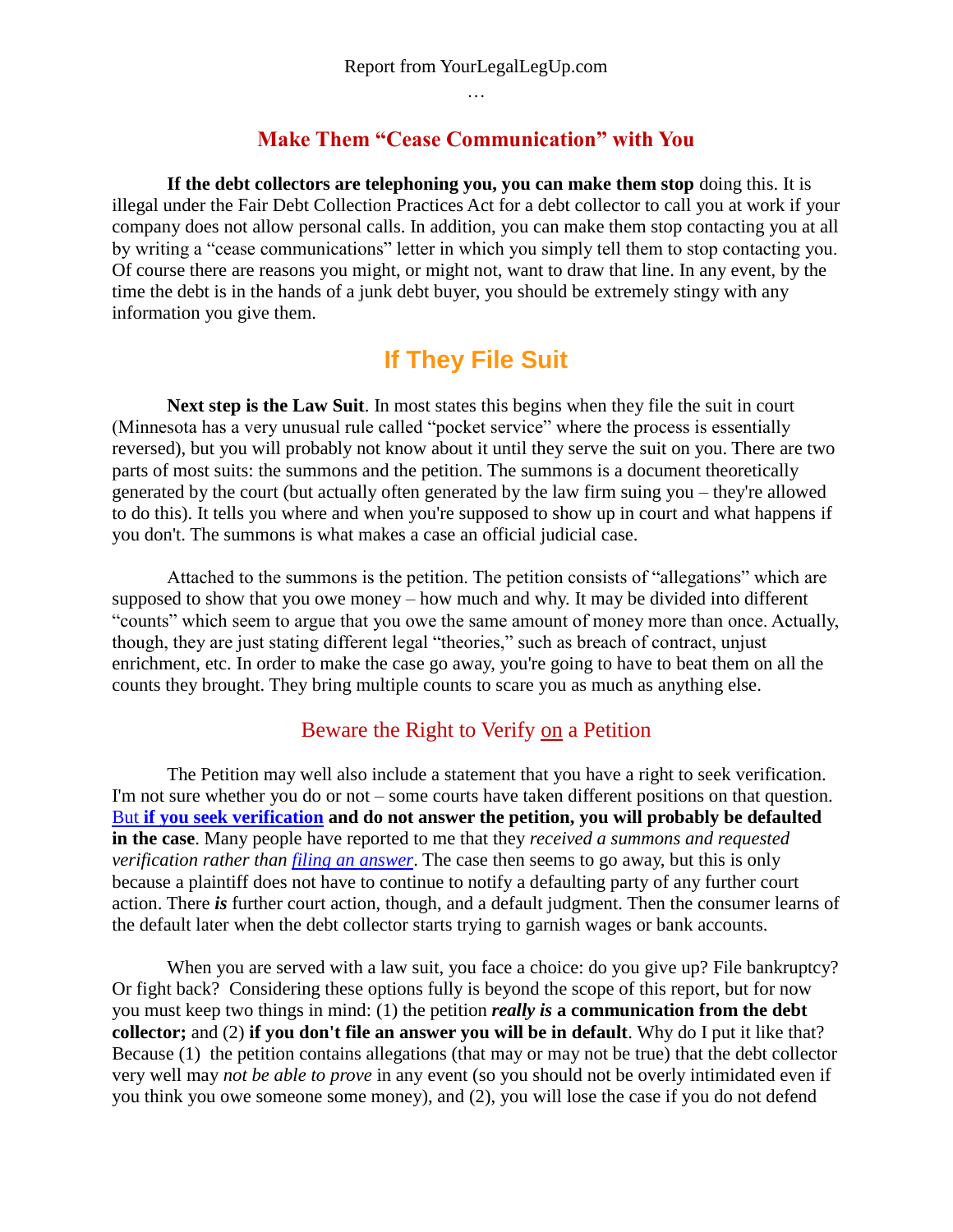yourself. These things never correct themselves: the judges aren't looking out for you, and the debt collectors are not trying to do the "right" thing when they file suit. They file suit to get your money, and they will not stop unless you make them.

## Debt Collectors Make Money When People Don't Fight

Debt collectors make their money by causing consumers to pay whether the debt collectors have a right to the money or not. It is a lot easier, faster, and more profitable for the debt collectors to collect if you do not fight back. Therefore, **the debt collectors do everything they can to make you give up without fighting back**. You must be aware that there is a substantial advantage for the debt collector to make you think they have what they need to have in order to beat you in court whether they do or not. And there is a substantial advantage for them to make it look like it will cost you a lot of money to fight back.

**The petition and any documents they attach to it are designed to scare you into giving up** more than it is designed to state any legal rights or withstand a legal challenge. Somewhere between 80 and 90 percent of people do give up without a fight. If you choose to fight you start to change the way the debt collectors look at you and your case. Things begin looking up immediately. Telling you how to fight for yourself is beyond the scope of this report, but you can get help from my [site.](http://yourlegallegup.com/)

## **Conclusion**

By the time paying your bills becomes more than just a small, very temporary, problem, the bill and debt collectors will begin planning to sue you. You need to think strategically, too. If worse comes to worst and the debt collectors sue you, it makes sense to defend yourself. There are resources to help you in doing this.